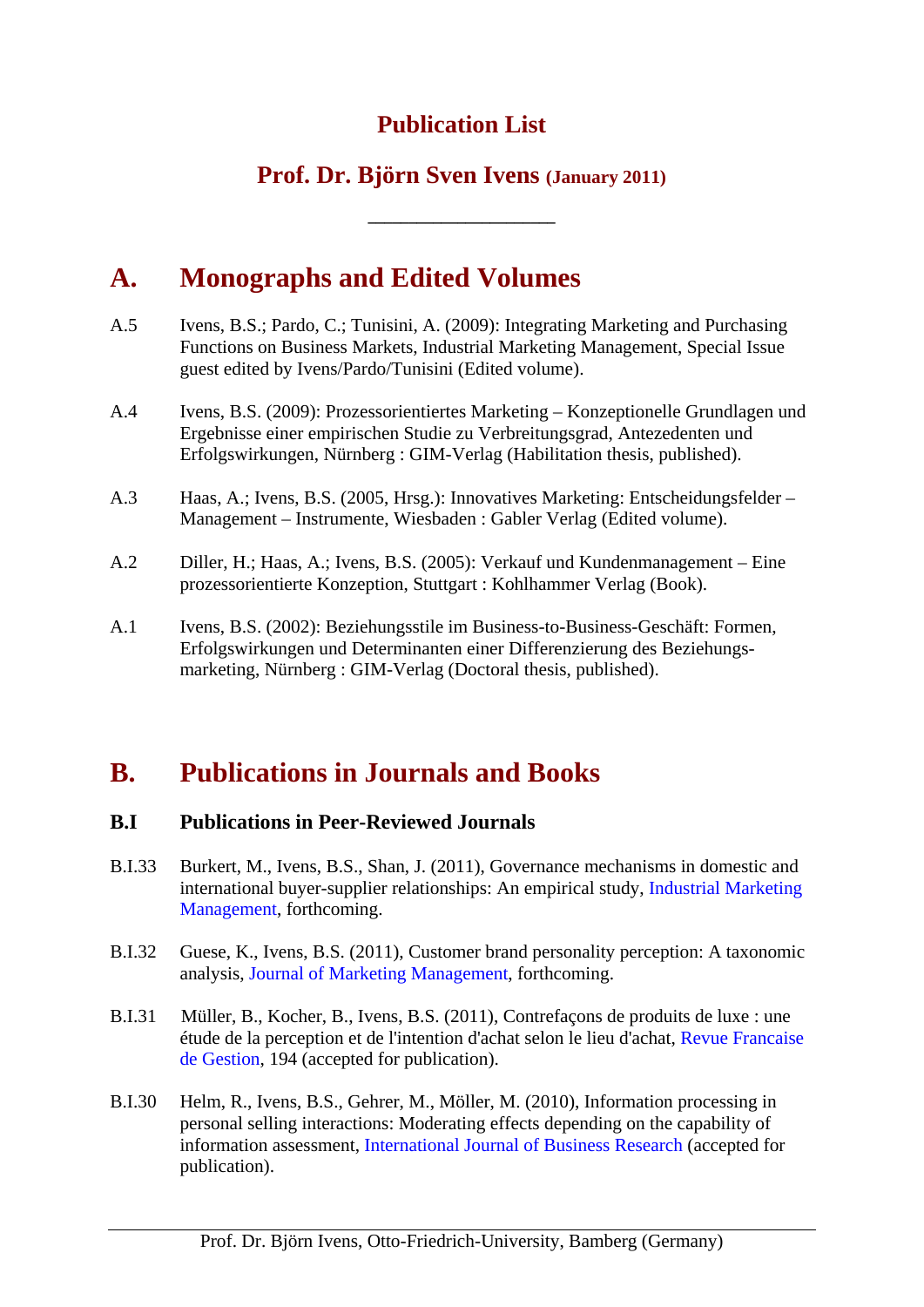- B.I.29 Barmeyer, C., Ivens, B.S. (2010), Un dialogue de sourds? Transfert scientifique franco-allemand à partir des revues académiques de gestion (1985-2005), Revue d'Allemagne, 42 (2), 237-253.
- B.I.28 Beinert, M., Ivens, B.S. (2010), Nicht-lineare Effekte bei Marketinginnovationen, Marketing-Review St. Gallen, forthcoming.
- B.I.27 Usunier, J.-C., Roulin, N., Ivens, B.S. (2009), Cultural, National, and Industry-level Differences in B2B Web Site Design and Content, International Journal of Electronic Commerce, 14 (2). 41-87
- B.I.26 Ivens, B.S., Pardo, C., Tunisini, A. (2009), Organizing and Integrating Marketing and Purchasing in Business Markets, Industrial Marketing Management, 38, 851- 856.
- B.I.25 Ott, C., Ivens, B.S. (2009), Revisiting the Norm Concept in Relational Governance, Industrial Marketing Management, 38, 577-583.
- B.I.24 Ivens, B.S., Guese, K., Mueller, B. (2009), A Taxonomy of Price Behavior, Working Paper Abstract, Advances in Consumer Research, Vol. XXVI, 188-189.
- B.I.23 Ivens, B.S. (2009): Wertschöpfungs- und Werteinforderungsnormen im Rahmen der "Plural Form Governance": Ein empirischer Test in Key-Account- und Nicht-Key-Account-Dyaden, Zeitschrift für Betriebswirtschaft, 79 (2), 135-160.
- B.I.22 Ivens, B.S., Pardo, C., Salle, R., Cova, B. (2009), Relationship Keyness: The Underlying Concept for Different Forms of Key Relationship Management, Industrial Marketing Management, 38, 513-519.
- B.I.21 Ivens, B.S., Mayrhofer, U. (2009), Les déterminants de la flexibilité dans la relation client-fournisseur, Revue Française de Gestion, 192, 45-58.
- B.I.20 Ivens, B.S., Pardo, C. (2008): Key Account Management in Business Markets: An Empirical Test of Common Assumptions, Journal of Business & Industrial Marketing, 23 (5).
- B.I.19 Blois, K.J.; Ivens, B.S. (2007): Method Issues in the Measurement of Relational Norms, Journal of Business Research, 60 (5), 556-565.
- B.I.18 Ivens, B.S., Pardo, C. (2007): Are Key Account Relationships Different? Empirical Results on Supplier Strategies and Customer Reactions, Industrial Marketing Management, 36 (4), 470-482.
- B.I.17 Kocher, B.; Mueller, B.; Chauvet, V.; Ivens, B.S. (2007): Is the Internet a New Eldorado for Counterfeits?, Advances in Consumer Research, Vol.XXXV.
- B.I.16 Ivens, B.S. (2007): Sollten Marketing und Vertrieb prozessorientiert geführt werden?, Thexis – Fachzeitschrift für Marketing, 24 (1), 22-27.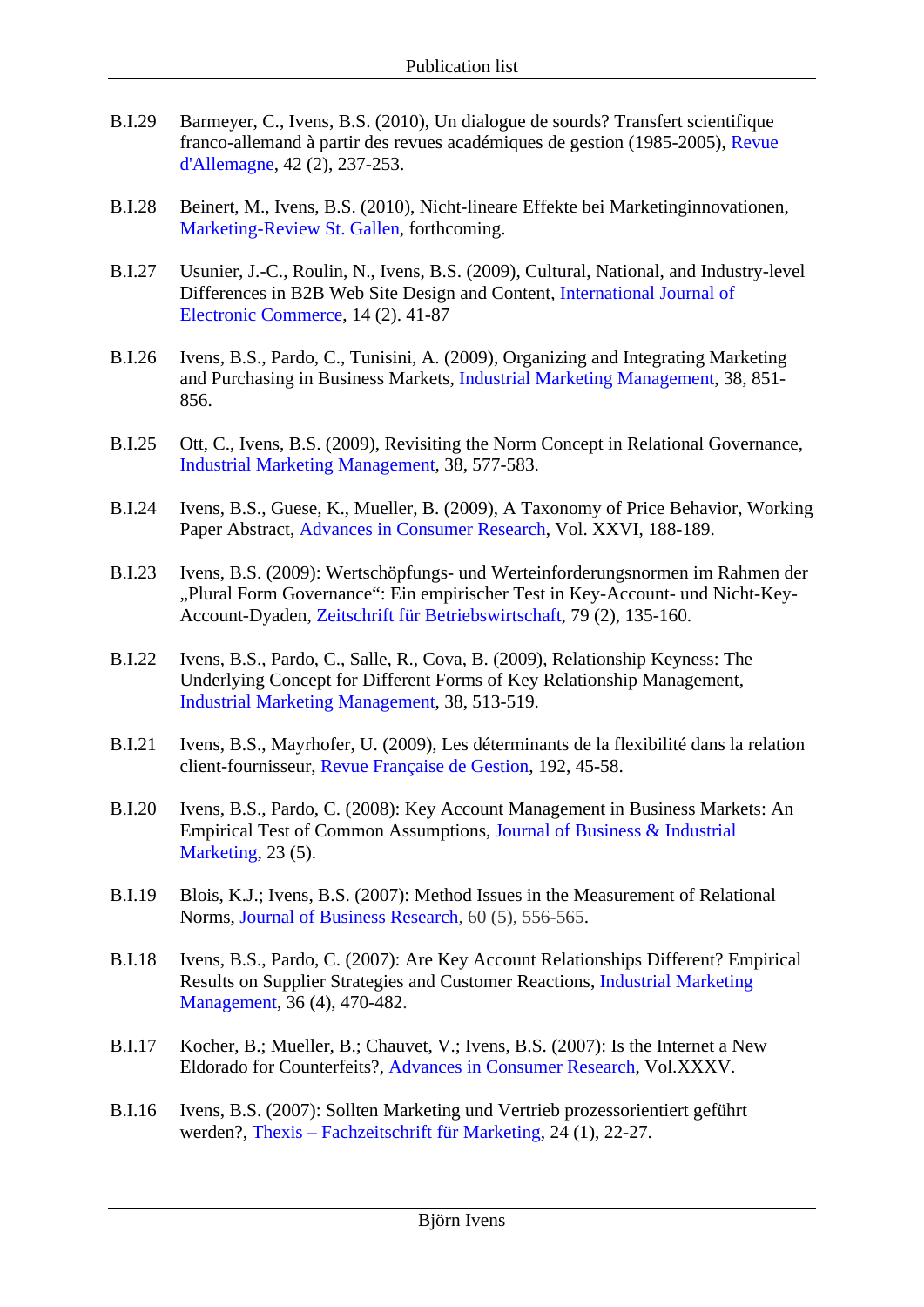- B.I.15 Diller, H.; Ivens, B.S. (2006): Process Oriented Marketing, Marketing Journal of Research and Management, 2 (1), 47-62.
- B.I.14 Blois, K.J.; Ivens, B.S. (2006): Measuring Relational Norms: Some Methodological Issues, European Journal of Marketing, 40 (3/4), 352-365.
- B.I.13 Ivens, B.S. (2006): Norm-Based Relational Behaviors: Is There an Underlying Dimensional Structure?, Journal of Business & Industrial Marketing, 21 (2), 94-105. *Selected as Best Paper in the Journal's « Highly Commended Awards » for 2006.*
- B.I.12 Ivens, B.S. (2005): Identifying Differences in Foreign Customers' Relational Behavior: An Exploratory Study Using Multidimensional Scaling, Advances in International Marketing, 16 (10), 251-274.
- B.I.11 Ivens, B.S. (2005): Flexibility in Industrial Service Relationships: The Construct, Antecedents, and Performance Outcomes, Industrial Marketing Management, 34, 566-576.
- B.I.10 Diller, H.; Ivens, B.S. (2004): Beziehungsstile im Buiness-to-Business-Geschäft: Konzeptionelle Überlegungen und empirische Ergebnisse zur Differenzierung des Beziehungsmarketing, ZfB - Zeitschrift für Betriebswirtschaft, 74 (3), 249-271.
- B.I.9 Ivens, B.S. (2004): Drivers and Effects of Customer-Directed Communication in Business Relationships: Theoretical Foundations and an Empirical Study, DBW - Die Betriebswirtschaft, 64 (2), 195-210.
- B.I.8 Ivens, B.S. (2004): Anbieterflexibilität in Dienstleistungsbeziehungen: Konstrukt Erfolgswirkungen - Determinanten, Marketing ZFP, 26 (3), 215-227.
- B.I.7 Ivens, B.S.; Blois, K. (2004): Relational Exchange Norms in Marketing: A Critical Review of Macneil's Contribution, Marketing Theory, 4 (3), 239-263.
- B.I.6 Ivens, B.S. (2004): Industrial Sellers' Relational Behavior: Relational Styles and their Impact on Relationship Quality, Journal of Relationship Marketing, 3 (4), 27-43.
- B.I.5 Ivens, B.S. (2004): How Relevant Are Different Forms of Relational Behavior? An Empirical Test Based on Macneil's Exchange Framework, Journal of Business & Industrial Marketing, 19 (5), 300-309.
- B.I.4 Ivens, B.S.; Pardo, C. (2004): Les clients comptes clés sont-ils vraiment traités différemment ? Le point de vue des clients, RAM - Recherche et Applications en Marketing, 19 (4), 3-22.
- B.I.3 Ivens, B.S. (2003): Key-Account-Management: empirische Ergebnisse zu Kundenpriorisierung und Kundenreaktionen, Die Unternehmung - Schweizerische Zeitschrift für Betriebswirtschaft, 57 (3), 217-235.
- B.I.2 Ivens, B.S.; Mayrhofer, U. (2003): Les facteurs de réussite du marketing relationnel, Décisions Marketing, 31 (Juillet-Septembre), 39-47.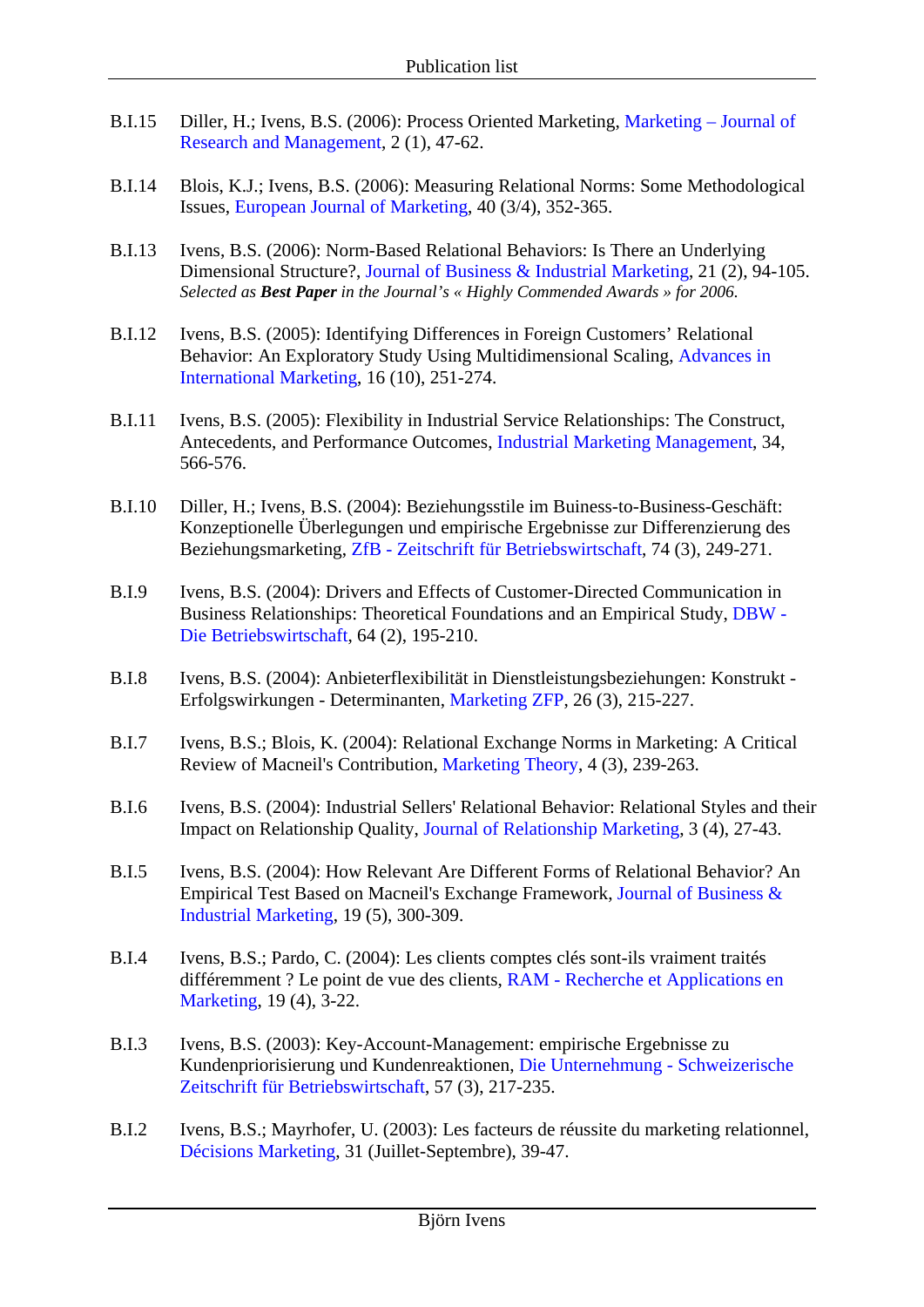B.I.1 Diller, H.; Ivens, B. (2000) : Passage à l'Euro et psychologie des prix. Fondements théoriques et résultats empiriques, RAM - Recherche et Applications en Marketing, Numéro spéciale 'politique de prix', 15 (3), 29-41.

*Cf Desmet, P., Gaston-Breton, C. (2001): Mesure de l'effet Euro sur la demande des marques à prix bas: une réplication de l'étude de Diller et Ivens pour des produits à prix faible, RAM, 16 (4), 47-56 (replication of our study, confirms our results).*

#### **B.II Reviewed Conference Proceedings Publications**

- B.II.50 Ivens, Björn Sven, Pardo, Catherine (2010), "Ethical business-to-business exchange: A revised perspective", 26th Annual Conference of the Industrial Marketing & Purchasing Group, Budapest, 1.-3. September 2010.
- B.II.49 Güse, Katharina, Ivens, Björn Sven, Müller, Brigitte, Krings, Franciska (2010), "An empirical comparison of the stereotype content model and the Aaker scale of brand personality in purchasing processes", American Marketing Association – Summer Educators' Conference, Boston, 11.-13. August 2010.
- B.II.48 Ivens, Björn Sven, Güse, Katharina, Pardo, Catherine (2010), "Governance mechanisms and price level: An empirical study in vertical business-to-business relationships," ISBM Academic Workshop, August 11<sup>th</sup>-12<sup>th</sup> 2010, Harvard Business School, Cambridge MA:
- B.II.47 Ivens, Björn Sven, Pardo, Catherine (2010), "The ethicality of business relationships: The necessity for a revised perspective drawing on the network approach," ISBM Academic Workshop, August  $11^{th}$ -12<sup>th</sup> 2010, Harvard Business School, Cambridge MA:
- B.II.46 Ivens, Björn Sven, Pardo, Catherine (2010), "Are service marketing and the marketing of products different? An empirical study from a governance perspective", 8th International Services Management Conference, Lalonde-les-Maures, 25-28 May 2010.
- B.II.45 Ivens, Björn Sven, Pardo, Catherine (2009), "Governance Mechanisms and Price Level: An Empirical Study in Vertical Business-to-Business Relationships", Proceedings of the 25th Annual Conference of the Industrial Marketing & Purchasing Group, Marseille, September 4rth – 7th 2009 (CD-ROM)
- B.II.44 Ivens; Björn Sven, Müller, Steffen O. (2009), "The impact of supplier satisfaction on relationship growth: An empirical study", 18th IPSERA conference, Wiesbaden, April  $5^{th} - 8^{th}$ .
- B.II.43 Ivens, Björn Sven, Pardo, Catherine (2009), "Professional buyers' willingness-topay: Does relational governance have an impact?", 18th IPSERA conference, Wiesbaden, April  $5^{th} - 8^{th}$ .
- B.II.42 Ivens, Björn Sven, Müller, Brigitte, Güse, Katharina (2008), "Types of Price Behavior and Their Influence on the Purchase of Discount Product Lines: An Empirical Study in FMCG Retailing", North American Association of Consumer Research Conference, San Francisco, October 21<sup>st</sup> – 24th.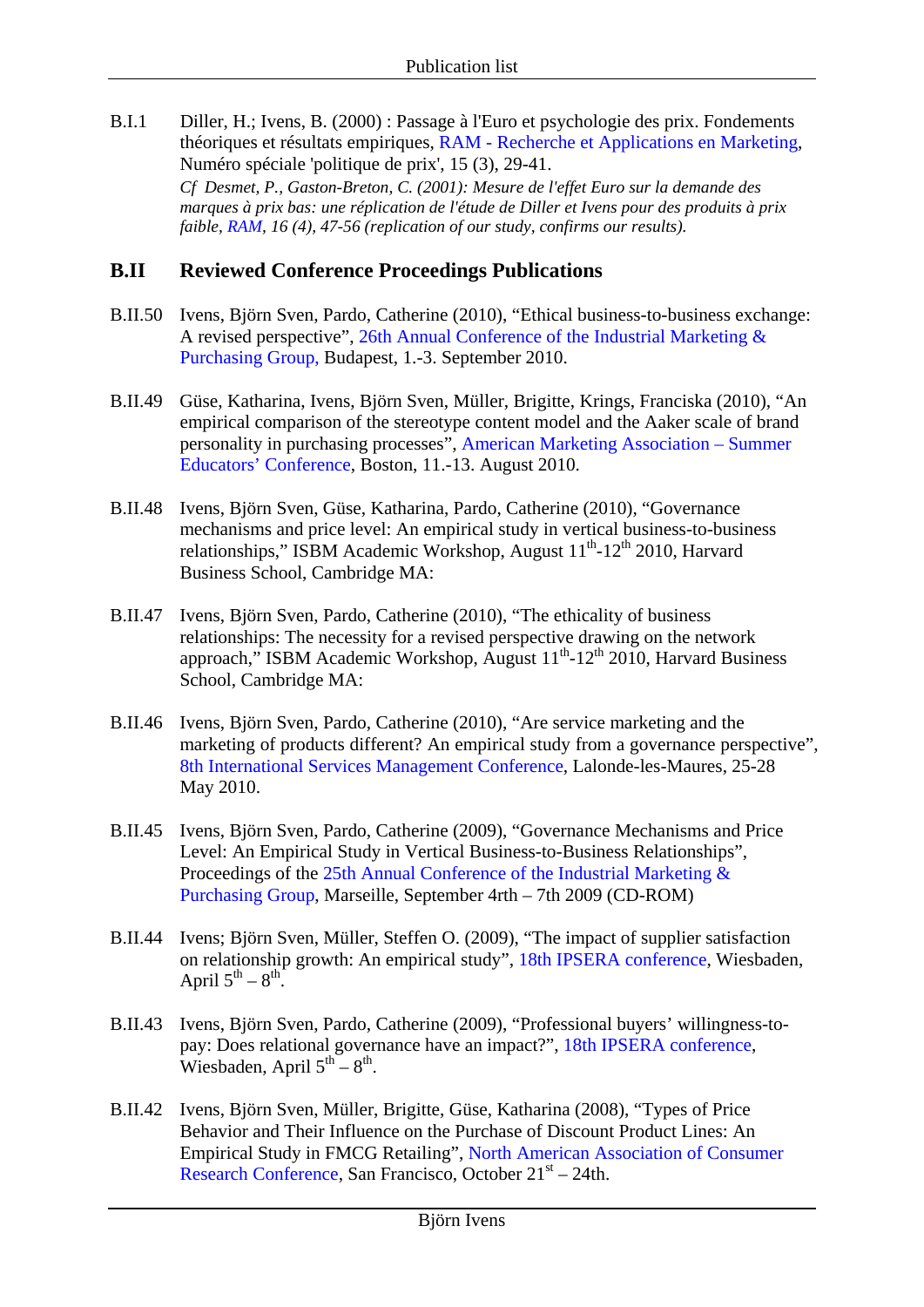- B.II.41 Pardo, Catherine, Ivens, Björn Sven (2008), "Trends in the evolution of industrial marketing organization", Proceedings of the 24th Annual Conference of the Industrial Marketing & Purchasing Group, Uppsala, September 3rd – 6th 2008 (CD-ROM).
- B.II.39 Ivens, Björn Sven, Shan, Jialu (2008), "Governance structures in international buyer-supplier relationships: An empirical test (mit Jialu Shan), Proceedings of the 24th Annual Conference of the Industrial Marketing & Purchasing Group, Uppsala, September 3rd – 6th 2008 (CD-ROM).
- B.II.38 Ivens, Björn Sven, Ott, Christoph (2008), "The norm concept revisited: An analysis of definitions and typologies", Proceedings of the 24th Annual Conference of the Industrial Marketing & Purchasing Group, Uppsala, September 3rd – 6th 2008 (CD-ROM).
- B.II.37 Ivens, Björn Sven, Güse, Katharina (2008), The homogeneity of brand personality perceptions,  $37<sup>th</sup> EMAC - European Marketing Academy Conference, Brighton, 27-$ 30 Mai 2008.
- B.II.36 Ivens, Björn Sven, Pardo, Catherine (2008), Determinants of industrial buyers' willingness-to-pay, 37<sup>th</sup> EMAC - European Marketing Academy Conference, Brighton, 27-30 Mai 2008.
- B.II.35 Müller, Brigitte, Kocher, Bruno, Ivens, Björn Sven (2008), Purchasing counterfeits: the role of distribution channel,  $37<sup>th</sup> EMAC$  - European Marketing Academy Conference, Brighton, 27-30 Mai 2008.
- B.II.34 Ivens, Björn Sven, Pardo, Catherine (2008), "Industrial Marketing Organisation: Empirical Evidence From the French Market", 3rd Conference on Business Market Management, Universität St. Gallen, 13.-14. März 2008.
- B.II.33 Müller, Brigitte, Kocher, Bruno et Ivens, Bjoern Sven (2007), "Internet: La face cachée des produits de luxe", Actes des 12èmes Journées de Recherche en Marketing de Bourgogne, Université de Dijon, 8-9 Novembre 2007.
- B.II.32 Güse, Katharina, Ivens, Bjoern Sven (2007), "Une taxonomie des personnalités de marque", Actes des 12èmes Journées de Recherche en Marketing de Bourgogne, Université de Dijon, 8-9 Novembre 2007.
- B.II.31 Barmeyer, Christoph, Ivens, Bjoern Sven (2007), "Transfert des Connaissances dans la Gestion et la GRH: Résultats et Interprétations à partir des Revues Académiques en Allemagne et en France", Actes de la Conférence AGRH, Université de Fribourg, 19-21 septembre 2007.
- B.II.30 Salle, Robert, Cova, Bernard, Ivens, Bjoern Sven and Pardo, Catherine (2007), "Integrated Solutions in the IT Industry: The Role of Alliance Managers", Proceedings of the 23rd Annual Conference of the Industrial Marketing & Purchasing Group, Manchester, August 29th - September 1st 2007 (CD-ROM).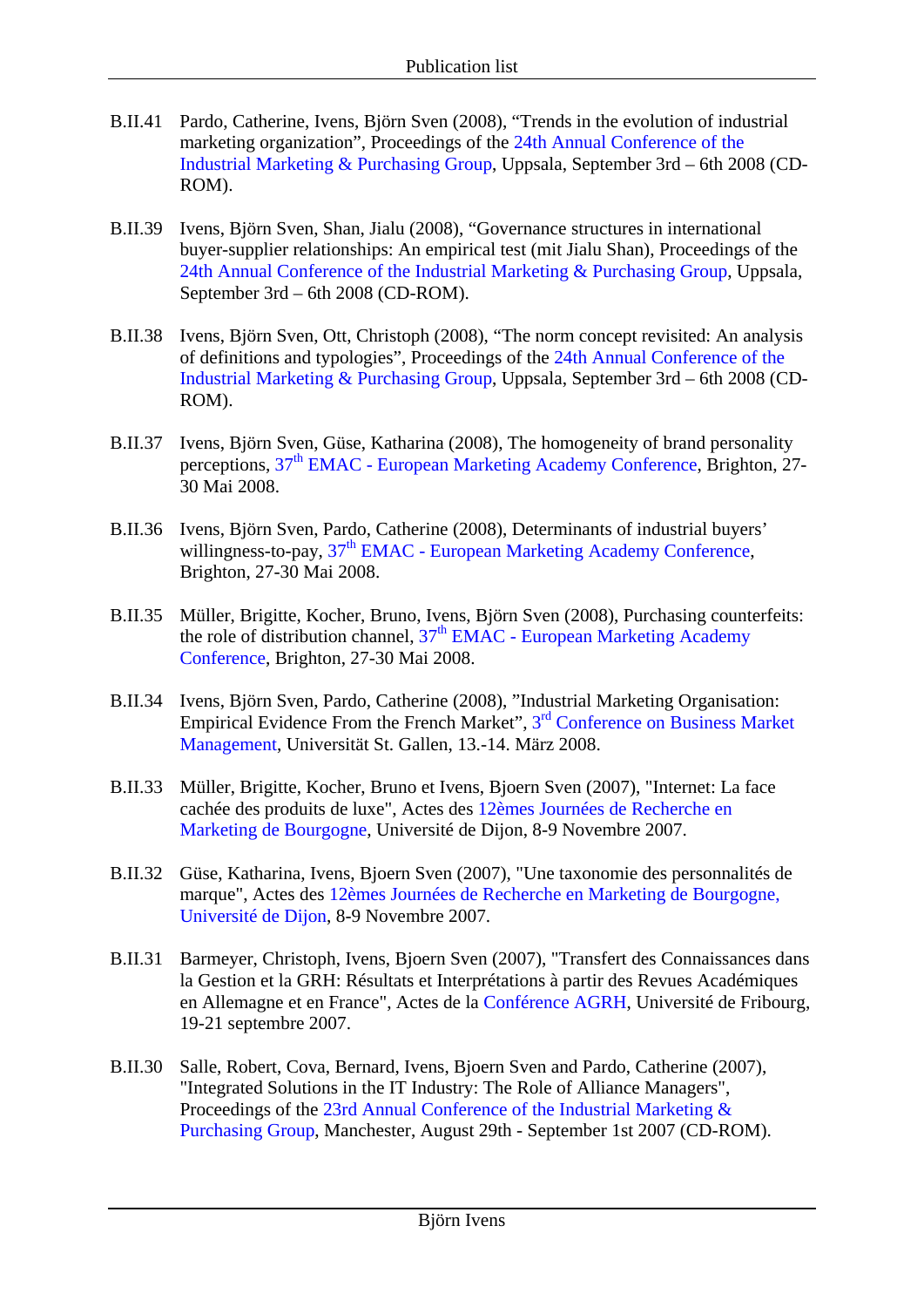- B.II.29 Van der Vijver, Mark and Ivens, Bjoern Sven (2007), "An Empirical Analysis of Multiple Respondents' Perceptual Gaps in Dyadic Research on Buyer-Supplier Relationships", Proceedings of the 23rd Annual Conference of the Industrial Marketing & Purchasing Group, Manchester, August 29th - September 1st 2007 (CD-ROM).
- B.II.28 Ivens, Bjoern Sven, Pardo, Catherine, and Tunisini, Annalisa (2007), "Industrial Marketing Organisation and the IMP Approach: A Comparative Analysis", Proceedings of the 23rd Annual Conference of the Industrial Marketing & Purchasing Group, Manchester, August 29th - September 1st 2007 (CD-ROM).
- B.II.27 Ivens, Bjoern Sven, Pardo, Catherine (2007), "Do Service Exchanges and Product Exchanges Require Specific Marketing Approaches? A Governance Perspective", Proceedings of the 36th EMAC Conference, Iceland, May 22-25, 2007.
- B.II.26 Birk, Matthias, Ivens, Bjoern Sven, Paulssen, Marcel (2007), "Examining the Role of Norms in Consumer-Brand Relationships: The Applicability of Macneil's Relational Exchange Theory", Proceedings of the 36th EMAC Conference, Iceland, May 22-25, 2007.
- B.II.25 Ivens, B.S.; Pardo, C. (2007): Toutes les façons de "gouverner" une relation interorganisationnelle sont-elles aussi satisfaisantes pour le client ?, Actes des 1ères journées de recherche sur la satisfaction et la fidélité, Association Française du Marketing / Grenoble Ecole de Management, Grenoble, 18 et 19 janvier 2006.
- B.II.24 Pardo, C.; Ivens, B.S. (2006): Industrial Marketing Organization: Dimensions of the Problem, State-of-the-Art, and Directions for Future Research, Proceedings of the 22nd Annual IMP Conference, 7th – 9th September 2006, Milan (I), www.impgroup.org.
- B.II.23 Ivens, B.S.; Pardo, C. (2006): Are Services Marketing and Marketing of Products Different? A Governance Approach, Proceedings of the 22nd Annual IMP Conference, 7th – 9th September 2006, Milan (I), www.impgroup.org.
- B.II.22 Ivens, B.S.; Dahlke, B. (2006): The Analysis and Planning of Business Interactions: Do We Need a Structured Approach?, Proceedings of the 22nd Annual IMP Conference, 7th – 9th September 2006, Milan (I), www.impgroup.org.
- B.II.21 Eggert, A.; Ivens, B.S.; Ulage, W. (2006): Value Creation and Value Claiming in Business Relationships: The Role of Specific Investments, Proceedings of the 2<sup>nd</sup> ISBM - Bi Annual Academic Conference, Chicago, North Western University, August  $3^{\text{rd}} - 4^{\text{th}}$  2006.
- B.II.20 Ivens, B.S.; Pardo, C. (2006): Governance Types in Business Exchanges and Their Impact on Satisfaction and Commitment, Proceedings of the 35<sup>th</sup> EMAC Conference, Athens, Athens University of Economics and Business, May  $23^{\text{rd}}$ - $26^{\text{th}}$ , 2006.
- B.II.19 Ivens, B.S. (2006): Drivers and Performance Effects of Marketing Process Orientation, Proceedings of the 1<sup>st</sup> Conference on Business Market Management, Berlin, ESMT, March  $12^{th}$  –  $14^{th}$ , 2006.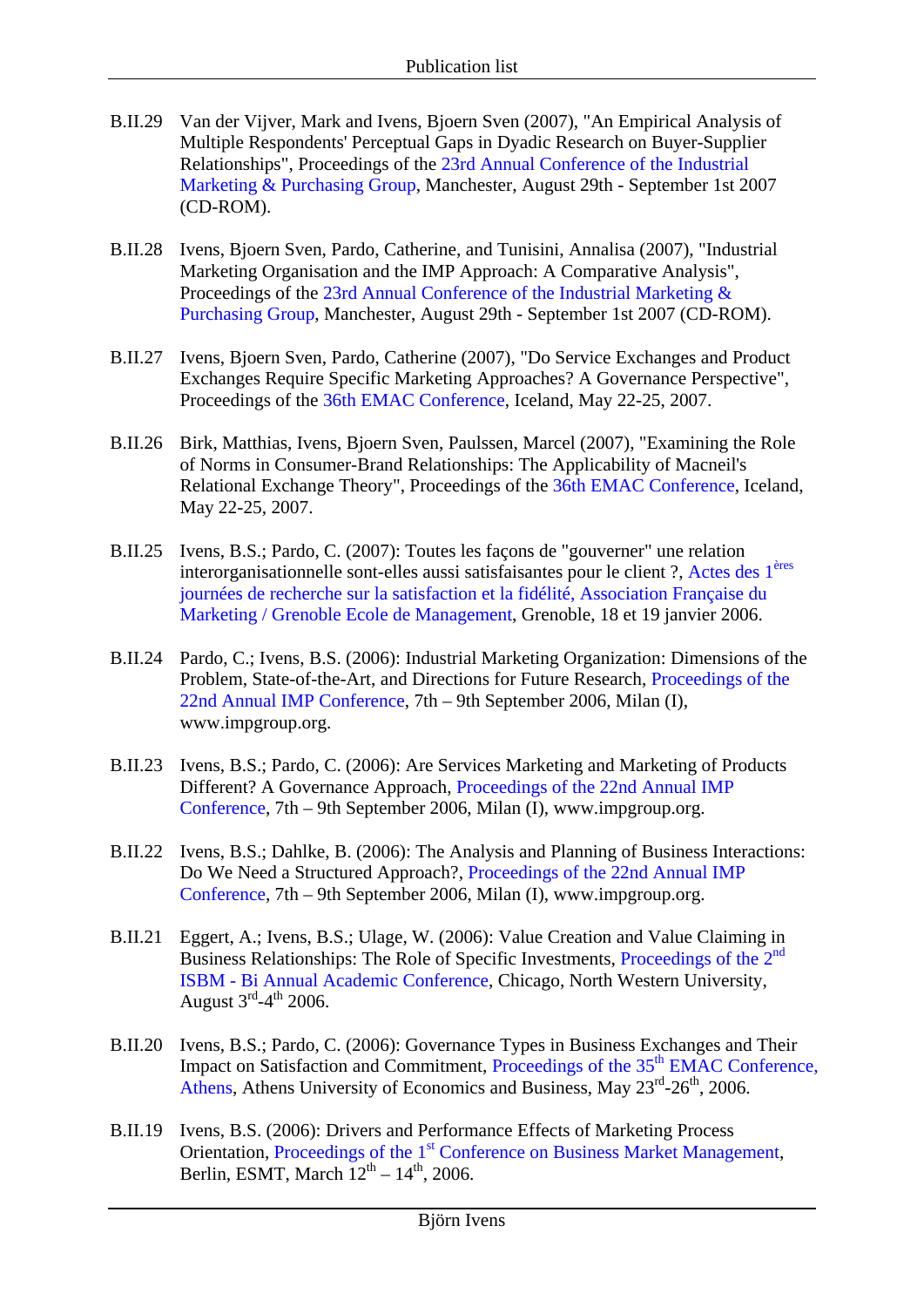- B.II.18 Ivens, B.S. (2005): The Impact of Process Orientation on Marketing Effectiveness and Efficiency, Proceedings of the 2nd Symposium on the Entrepreneurship – Innovation – Marketing Interface, Karlsruhe (D), October  $6^{th}$  -7<sup>th</sup>, 2005
- B.II.17 Blois, K.J.; Ivens, B.S. (2005): Measuring Relational Norms: Some Methodological Issues., Proceedings of the 21st Annual IMP Conference, 1st - 3rd September 2005, Rotterdam (NL), www.impgroup.org.
- B.II.16 Ivens, B.S.; Pardo, C. (2005): The Impact of Governance Mechanisms on Relationship Quality: Effects in Key Account and Non Key Account Dyads. Proceedings of the 21st Annual IMP Conference, 1st - 3rd September 2005, Rotterdam (NL), www.impgroup.org.
- B.II.15 Ivens, B.S.; Pardo, C. (2005): When a Relationship is "Transactionalized": The Introduction of Reverse Auctions in a Key Account Relationship. Proceedings of the 21st Annual IMP Conference, 1st - 3rd September 2005, Rotterdam (NL), www.impgroup.org.
- B.II.14 Ivens, B.S.; Eggert, A.; Ulaga, W. (2005): Value-Creating and Value-Claiming Norms: An Empirical Test of Their Impact on Customer Commitment, Proceedings of the American Marketing Association's 2005 Summer Educators' Conference, San Francisco, August 2005.
- B.II.13 Ivens, B.S.; Pardo, C. (2004): Key Account Management Programs: Do they Really Generate Superior Relationship Quality, Proceedings of "New Priorities and Challenges for Business-to-Business Marketers", Harvard Business School, Cambridge, MA.
- B.II.12 Ivens, B.S.; Pardo, C. (2004): Key Account Management in Business Markets: An Empirical Test of 'Theoretical Wisdom' and 'Common Wisdom', Proceedings of the 20th Annual IMP Conference, 3rd - 5th September 2004, Copenhagen (DK), www.impgroup.org.
- B.II.11 Blois, K.J.; Ivens, B.S. (2004): Measuring relational norms a methodological dilemma?, Proceedings of the 20th Annual IMP Conference, 3rd - 5th September 2004, Copenhagen (DK), www.impgroup.org.
- B.II.10 Ivens, B.S. (2004): Relational Behaviors in Service Interactions: An Empirical Test of their Relevance Based on Macneil's Exchange Framework, Proceedings of the 8th International Research Seminar in Service Management, IAE Aix-en-Provence, S. Llosa, V. Mathieu, C. Orsingher (eds.).
- B.II.9 Ivens, B.S. (2004): Drivers and Effects of Customer-Directed Communication in Business Relationships: Theoretical Foundations and an Empirical Study, Proceedings of the 1st French Research Day in Communication, 26th March 2004, Nancy (F), CD-ROM.
- B.II.8 Ivens, B.S.; Pardo, C. (2003): Are Key Account Relationships Different? Empirical Results on Supplier Strategies and Customer Reactions, Proceedings of the 19th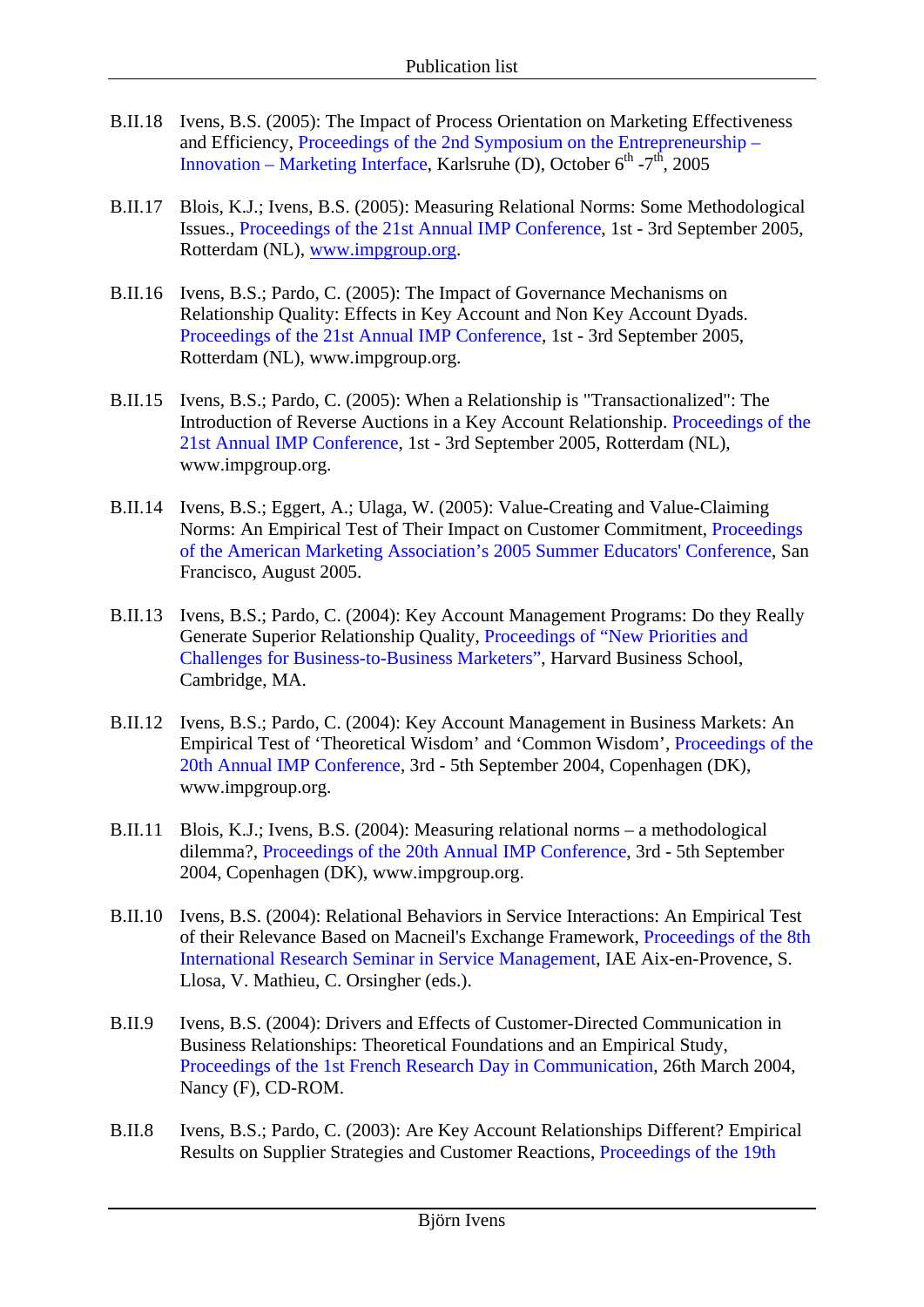Annual IMP Conference, 4th - 6th September 2003, Univ. Lugano (CH), www.impgroup.org.

- B.II.7 Ivens, B.S. (2003): Norm-Based Relational Behaviors: Is There an Underlying Dimensionality Structure?, Proceedings of the 7th Research Conference on Relationship Marketing and Customer Relationship Management, AMA Special interest group relationship marketing / FU Berlin, 22nd - 25th June 2003, Berlin.
- B.II.6 Walser-Luchesi, A.; Ivens, B.S.; Brambach, G. (2003): La constitution des prix en EUROS: une analyse comparative franco-allemande, Actes de la journée de recherche "Prix, consommation et cultures", 16 Janvier 2003, CERMAT / IAE de Tours.
- B.II.5 Ivens, B.S. (2002): Governance Norms in Relational Exchange: What We Do Know and What We Do Not Know, Proceedings of the 18th annual IMP conference, 5th - 7th September 2002, Dijon (France), CD-ROM und www.impgroup.org.
- B.II.4 Ivens, B.S. (2002): Industrial Sellers' Relational Behavior: Relational Styles and their Impact on Relationship Quality, Proceedings of the 10th ICRM conference, 29th september - 2nd october 2002, Kaiserslautern.
- B.II.3 Ivens, B.S.; Donath, H. (2001) : An Assessment of the Perception of International Long-Term Business Relationships Using Multidimensional Scaling, Proceedings of the 10th Biennial World Marketing Congress, Academy of Marketing Science / Cardiff University, 28. Juni - 1. Juli 2001, Cardiff.
- B.II.2 Ivens, B.S. (2000): The Role of Contracts in the Relationship Marketing Mix, Proceedings of the Fifth Research Conference on Relationship Marketing, Emory University, Atlanta.
- B.II.1 Ivens, B.S. (1999): Structural Levels in Sino-German Business Relationships, Proceedings of the 9th World Congress, Academy of Marketing Science, Malta, Juin 23rd-26th 1999.

#### **B.III Articles in non-peer reviewed journals**

- B.III.14 Brambach, G.; Ivens, B.S.; Walser-Luchesi, A. (2005): Führt die gemeinsame Währung Euro zu einer Konvergenz der Einzelhandelspreise in Europa?, Jahrbuch der Absatz- und Verbrauchsforschung , 51 (1), 71-93.
- B.III.13 Barmeyer, C.; Ivens, B.S. (2004): Deutsch-französischer Wissenschaftstransfer in der Betriebswirtschaftslehre: Eine explorative Untersuchung für das Fach Marketing, Dokumente - Zeitschrift für den deutsch-französischen Dialog , 2 (Avril), 24-29.
- B.III.12 Ivens, B.S. (2003): Ein Rückblick auf den wirtschaftswissenschaftlichen Pionier Wilhelm Vershofen zu seinem 125. Geburtstag, Jahrbuch der Absatz- und Verbrauchsforschung , 49 (4), 336-360.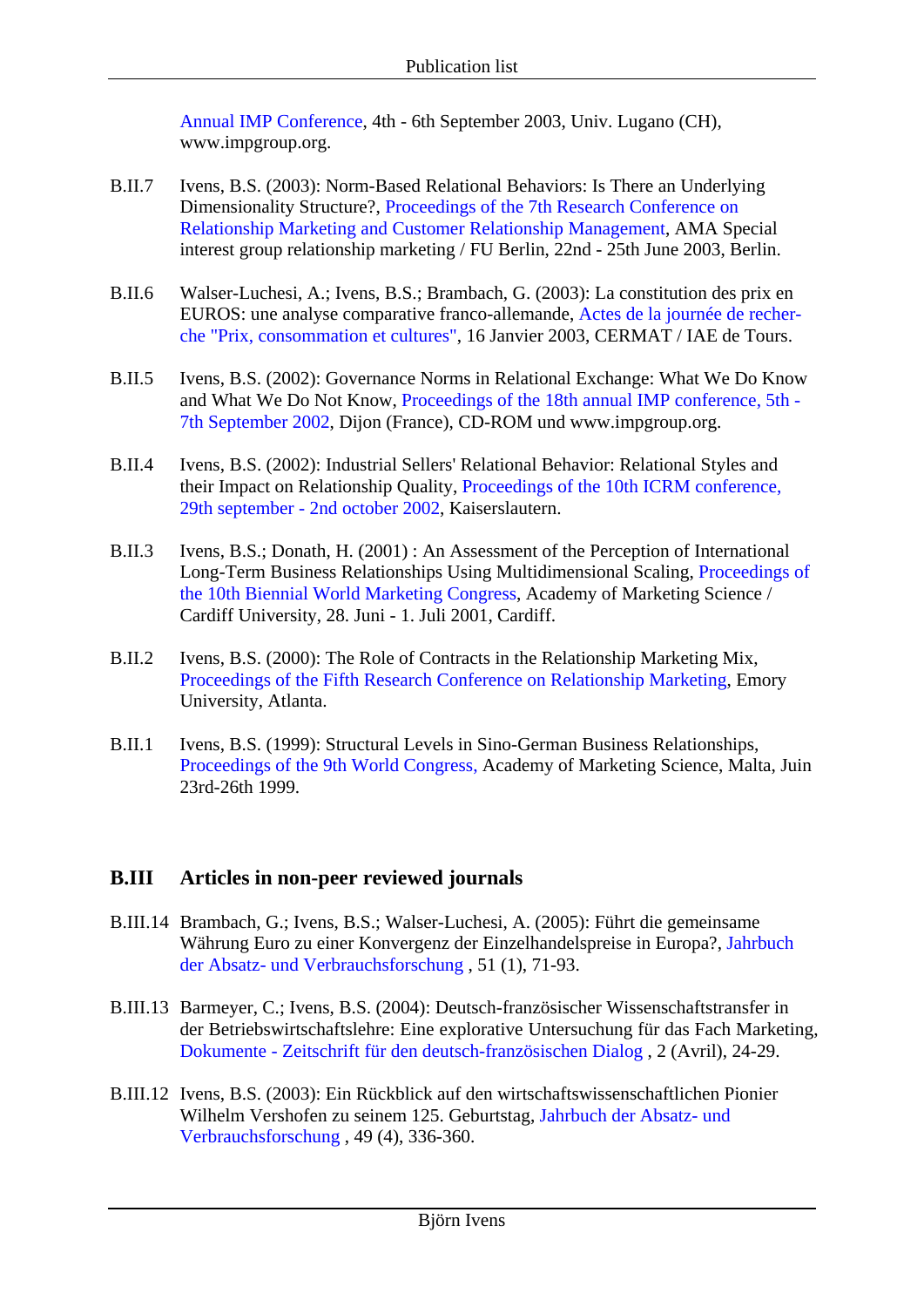- B.III.11 Ivens, B.S. (2003): Prozessorientiertes Benchmarking im Key-Account-Management: Das Konzept und beispielhafte Ergebnisse einer empirischen Anwendung, Der Markt - Zeitschrift für Absatzwirtschaft und Marketing , 42 (165), 67-79.
- B.III.10 Ivens, B.S. (2003): Charakteristika und Folgen alternativer Beziehungstile im BtB-Geschäft, Diller, H. (Eds.): Beziehungsmarketing und CRM erfolgreich realisieren , Nürnberg : GIM-Verlag, 81-90.
- B.III.9 Ivens, B.S. (2003): Kulturelle Distanz in internationalen Kundenbeziehungen, in: Proceedings of the 2nd Conference on Language Proficiency and International Business , 19.-21. Mai 2003, Düsseldorf.
- B.III.8 Ivens, B.S. (2003): Deutsch-französische Geschäftsbeziehungen: Zur Relativierung des Problemdrucks, Dokumente - Zeitschrift für den deutsch-französischen Dialog , 4 (August), 67-74.
- B.III.7 Ivens, B.S. (2003): Prozessorientiertes Benchmarking im Key-Account-Management: Das Konzept und beispielhafte Ergebnisse einer empirischen Anwendung, Erfolgreiches Key-Account-Management , Nürnberg : GIM-Verlag, 109-126.
- B.III.6 Ivens, B.S. (2002): Marktforschungsbeziehungen: Ergebnisse einer empirischen Studie zur Wirkung der Geschäftspolitik von Marktforschungsinstituten auf Kundenzufriedenheit, -vertrauen und -commitment, Jahrbuch der Absatz- und Verbrauchsforschung , 48 (3), 257-276.
- B.III.5 Ivens, B.S. (2002): Nachhaltige Erfolge erzielen durch konsequentes Relationship Marketing, in : THEXIS - Fachzeitschrift für Marketing , 19 (2), 13-17.
- B.III.4 Ivens, B.S. (2001): Identifying Differences in Foreign Customers' Relational Behavior: An Exploratory Study Using Multidimensional Scaling, Administracao em Dialogo , N°3, 71-98.
- B.III.3 Ivens, B.S. (2000): Preisrisiken im Marketing, Jahrbuch der Absatz- und Verbrauchsforschung , 46 (3), 315-328.
- B.III.2 Donath, H.; Ivens, B.S. (2000): Interkulturelle Geschäftsbeziehungen: komplexe Herausforderungen im Auslandsvertrieb, Organisationsentwicklung , 4 / 2000, 70-75.
- B.III.1 Ivens, B.S. (1999) : Preispsychologische Effekte der Euro-Einführung, Forschungsbericht der Wirtschafts- und Sozialwissenschaftlichen Fakultät, Universität Erlangen-Nürnberg.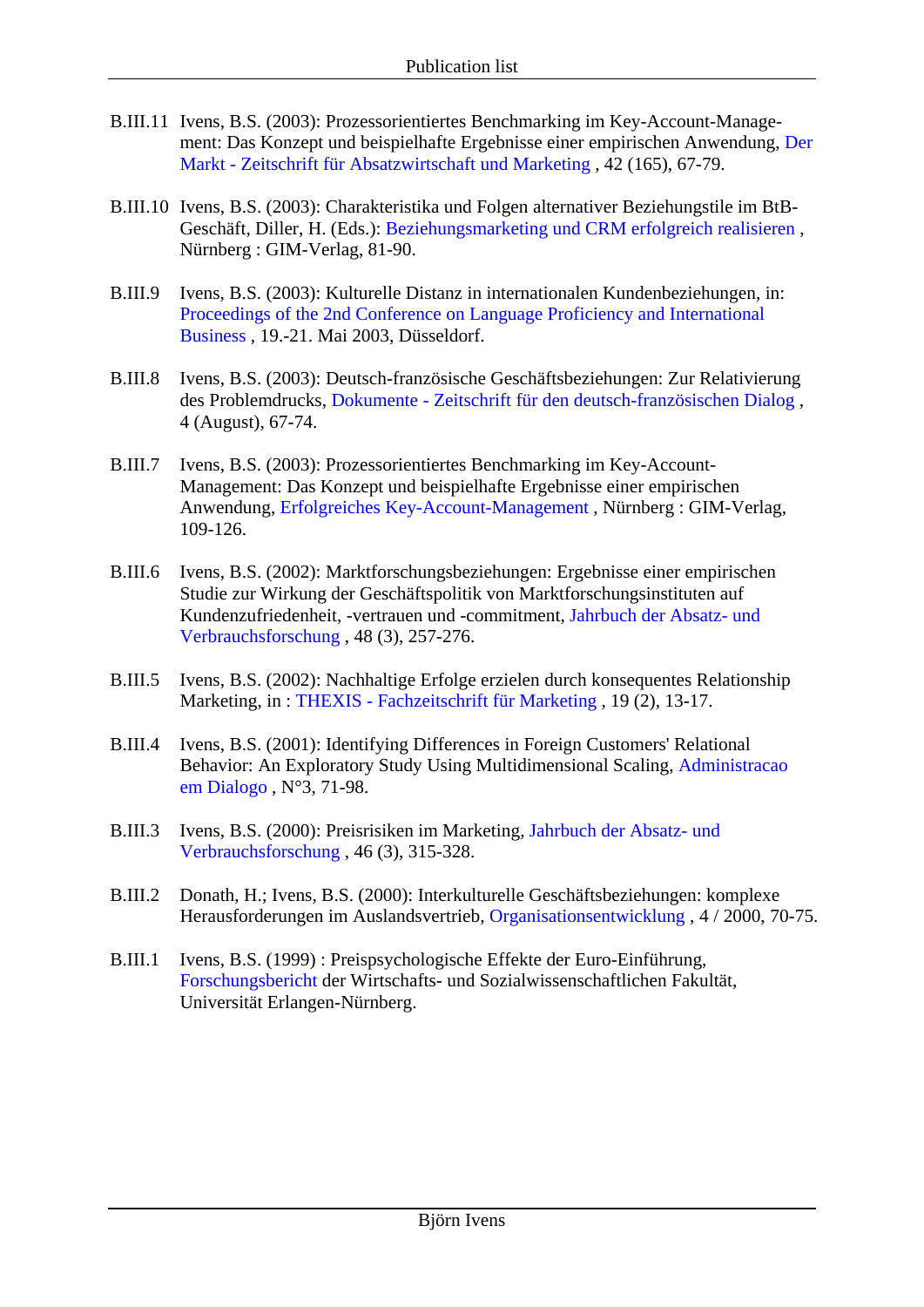#### **B.IV Other contributions to scientific books and encyclopedias**

- B.IV.7 Ivens, B.S. (2007): Prozessorientiertes Dienstleistungsmarketing Konzeptionelle Grundlagen und empirische Ergebnisse, in Bruhn, M.; Stauss, B. (eds.): Forum Dienstleistungsmanagement: Wertschöpfungsprozesse bei Dienstleistungen, Wiesbaden : Gabler, 429-448.
- B.IV.6 Diller, H.; Ivens, B.S. (2007): Konzeptionelle Grundlagen und Treiber des prozessorientierten Marketing, Bayon, T.; Herrmann, A.; Huber, F. (eds.): Vielfalt und Einheit in der Marketingwissenschaft, Wiesbaden 2007, 259-278.
- B.IV.5 Diller, H.; Ivens, B.S. (2007): Prozessorientiertes Industriegütermarketing ein innovativer Forschungsansatz auf dem Prüfstand, Bueschken, J.; Voeth, M.; Weiber, R. (eds.): Innovationen für das Industriegütermarketing, Stuttgart : Schäffer-Poeschel, 323-341.
- B.IV.4 Haas, A., Hausruckinger, G., Ivens, B.S. (2005): Aktuelle Trends und Problemstellungen der Marketingstrategie, in: Haas, A., Ivens, B.S. (Hrsg.) Innovatives Marketing: Entscheidungsfelder – Management – Instrumente, Wiesbaden : Gabler Verlag, Festschrift zum 60. Geburtstag von H. Diller.
- B.IV.3 Michel, M.D.; Ivens, B.S. (2004): Konsequenzen der DRG's (Diagnosis Related Groups) für Marketing und Vertrieb der Medizintechnikunternehmen, Wirtz, D.C.; Michel, M.D.; Kollig, E.W. (Eds.): DRG's in Orthopädie und Unfallchirurgie. Spannungsfeld zwischen High-Tech und Low Cost, Heidelberg : Springer Medizin Verlag, 126-140.
- B.IV.2 Ivens, B.S. (2003): Internationales Preismanagement, Diller, H.; Herrmann, A. (Hrsg.): Handwörterbuch der Preispolitik, Wiesbaden : Gabler Verlag, 155-176.
- B.IV.1 Ivens, B.S. (2001): ca. 25 Schlüsselwörter, Diller, H. (Hrsg.): Vahlen's Großes Marketing Lexikon, 2. Aufl., München : Vahlen Verlag. (Dabei: Bereichsherausgeberschaft für das Thema Internationales Marketing).

#### **B.V Articles for practitioners**

- B.V.13 Ivens, B.S.; Beck, I. (2007): CRM-Erfolgspotenziale richtig abschöpfen, absatzwirtschaft - Zeitschrift für Marketing, 6, 49.
- B.V.12 Ivens, B.S. (2005): Key Account Management Programme durch prozessorientiertes Benchmarking evaluieren, Zupancic, D.; Belz, C.; Bußmann, W.F. (Hrsg.): Best Practice im Key Account Management, Frankfurt am Main : Redline Wirtschaft, 42-57.
- B.V.11 Ivens, B.S. (2003): Key-Account-Management, absatzwirtschaft Zeitschrift für Marketing, 2, 46-49.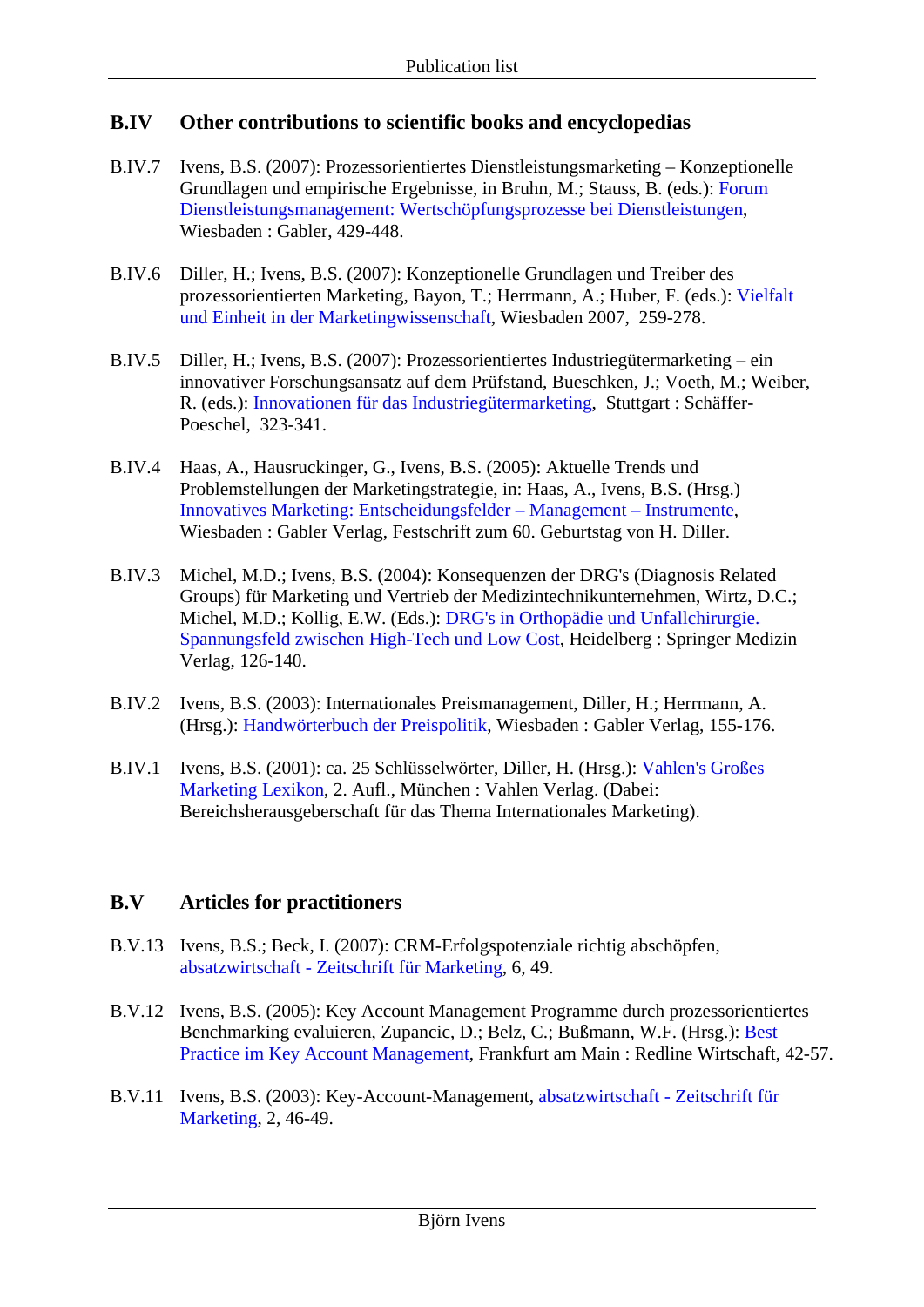- B.V.10 Ivens, B.S. (2003): Pricing-Entscheidungen für Exportmärkte, Gößl, M.; Brenner, H. (Hrsg.): Praxishandbuch für Exportmanager, Köln : Verlag Deutscher Wirtschaftsdienst.
- B.V.9 Ivens, B.S. (2003): Internationale Markenpolitik, Gößl, M.; Brenner, H. (Hrsg.): Praxishandbuch für Exportmanager, Köln : Verlag Deutscher Wirtschaftsdienst.
- B.V.8 Ivens, B.S. (2002): Relationship Marketing: Es gibt einen überlegenen Beziehungsstil, absatzwirtschaft - Zeitschrift für Marketing, 12, 60.
- B.V.7 Ivens, B.S. (2002): Beziehungsstile im Business-to-Business-Geschäft, Marketingreport 2002/2003, Göttingen : Business Village, 68-69.
- B.V.6 Ivens, B.S. (2002): Engagement zahlt sich aus, VDI Nachrichten / Technischer Vertrieb, 11.10.2002.
- B.V.5 Ivens, B.S. (2002): MAFO-Auftraggeber: Gute persönliche Beziehungen sind entscheidend für die Auswahl des Instituts, inbrief , Organ des Bundesverbandes Deutscher Markt- und Sozialforscher, 8, 7-8.
- B.V.4 Ivens, B.S. (2002): Geschäftsbeziehungen mit Franzosen, Auslandskurier Magazin für die exportierende Wirtschaft , 9, September, 28-29.
- B.V.3 Ivens, B.S. (2002): Business-to-Business-Geschäftsbeziehungen in China, Brenner, H.; Granier, B. (Hrsg.) : Business-Guide China: Absatz, Einkauf, Kooperation, Köln : Verlag Deutscher Wirtschaftsdienst 2002, 105-123.
- B.V.2 Ivens, B.S. (2002): Kultur als Barriere in internationalen Geschäftsbeziehungen, Brenner, H.; Würth, R. (Hrsg.): Erfolgreiche Geschäfte in Europa , Köln : Verlag Deutscher Wirtschaftsdienst 2002, 497-505.
- B.V.1 Ivens, B.S.; Grether, M. (2000): Coca Cola mit Vitamin B neuere Tendenzen in Forschung und Praxis des Beziehungsmarketing, Technischer Vertrieb , 9. November 2000.

#### **B.VI Case studies (teaching material)**

- B.VI.2 Ivens, Björn Sven, Mayrhofer, Ulrike (2008): European Price Policy : An Analysis of the Car Market, Working Paper Series of the Institute for Management Research, University of Lausanne, February 2008 (wird eingereicht zur eventuellen Publikation bei *Centrale des Cas*, Paris).
- B.VI.1 Brambach, Gabriele, Ivens, Björn Sven (2008): Media Markt La communication basée sur le prix, in: Mayrhofer, Ulrike, Hertrich, Sylvie (eds.), Cas en marketing, Paris : Dunod (in Erscheinung).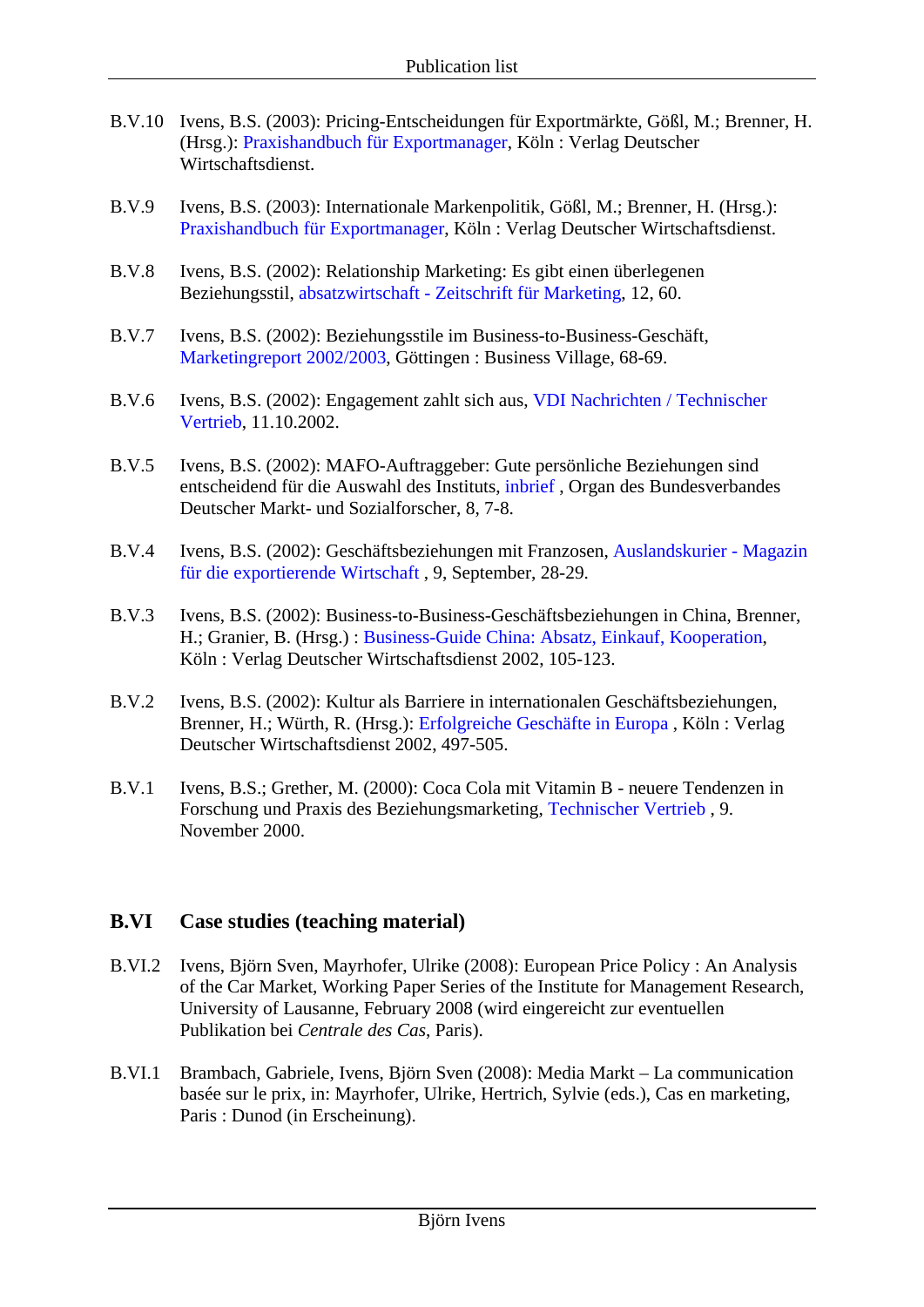## **C. Working papers**

*Arbeitspapiere, die mit \* gekennzeichnet sind, waren der Ausgangspunkt für Publikationen, welche in den Kategorien A, B und C aufgeführt sind.* 

- C.20 Beck, I.; Ivens, B.S. (2006): Erfolgsfaktoren und Barrieren der CRM-Implementierung: Eine Meta-Analyse empirischer Studien, Arbeitspapier Nr. 142, Lehrstuhl für Marketing, Friedrich-Alexander-Universität Erlangen-Nürnberg.
- C.19\* Diller, H.; Ivens, B.S. (2006): Konzeptionelle Grundlagen und Treiber der des prozessorientierten Marketing, Arbeitspapier Nr. 138, Lehrstuhl für Marketing, Friedrich-Alexander-Universität Erlangen-Nürnberg.
- C.18\* Diller, H.; Ivens, B.S. (2006): Prozessorientiertes Industriegütermarketing ein innovativer Forschungsansatz auf dem Prüfstand, Arbeitspapier Nr. 137, Lehrstuhl für Marketing, Friedrich-Alexander-Universität Erlangen-Nürnberg.
- C.17 Ivens, B.S.; Stenzel, L. (2005): Marketingressourcen und –fähigkeiten: Ein State-ofthe-Art Review der empirischen Forschung, Arbeitspapier Nr. 130, Lehrstuhl für Marketing, Friedrich-Alexander-Universität Erlangen-Nürnberg.
- C.16 Diller, H.; Ivens, B.S. (2005): Process Oriented Marketing. Conceptual Foundations and Empirical Results, Arbeitspapier Nr. 131, Lehrstuhl für Marketing, Friedrich-Alexander-Universität Erlangen-Nürnberg.
- C.15\* Ivens, B.S., Haas, A., Pardo, C. (2005): How Different Control Mechanisms and Trust Affect Customer Commitment: An Empirical Study, Penn State University, Smeal College of Business, ISBM Working Paper 6-2005.
- C.14\* Ivens, B.S., Pardo, C. (2004): Key Account Management: Some Classical Assumptions Revisited, Arbeitspapier Nr. 120, Lehrstuhl für Marketing, Friedrich-Alexander-Universität Erlangen-Nürnberg.
- C.13\* Ivens, B.S. (2004): Die Gestaltung von Regelungsstrukturen im Beziehungsmarketing, Arbeitspapier Nr. 116, Lehrstuhl für Marketing, Friedrich-Alexander-Universität Erlangen-Nürnberg.
- C.12\* Ivens, B.S. (2003): Drivers and Efects of Relational Communication in Business Markets: A Model and an Empirical Study, Arbeitspapier Nr. 109, Lehrstuhl für Marketing, Friedrich-Alexander-Universität Erlangen-Nürnberg.
- C.11\* Ivens, B.S. (2003): Wilhelm Vershofen: Professor der Absatzwirtschaft? Ein Rückblick zu seinem 125. Geburtstag, Arbeitspapier Nr. 108, Lehrstuhl für Marketing, Friedrich-Alexander-Universität Erlangen-Nürnberg (auch veröffentlicht als Sonderdruck der Absatzwirtschaftlichen Gesellschaft Nürnberg e.V. in 2004).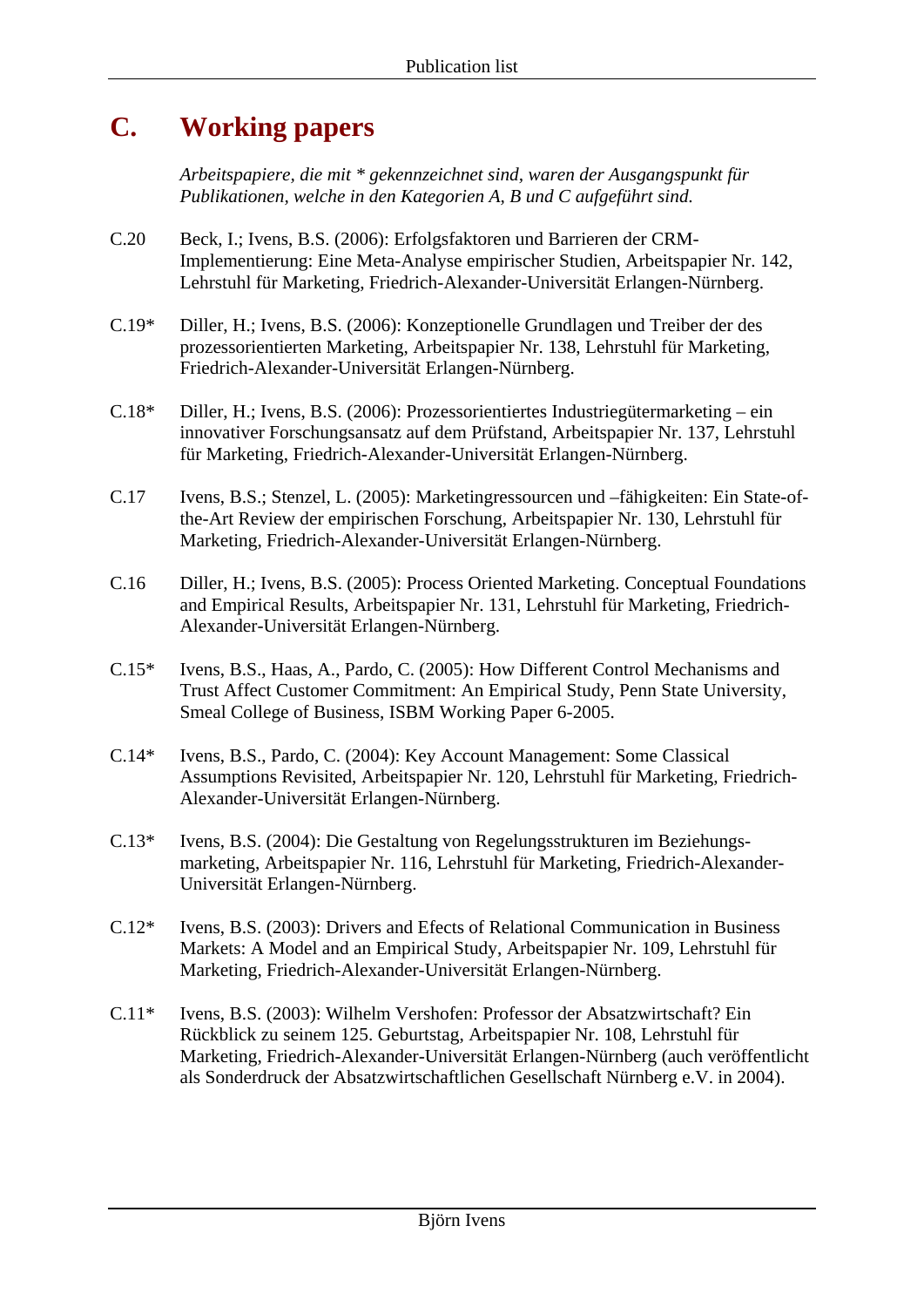- C.10\* Ivens, B.S. (2003): Evaluation von Key-Account-Programmen: Theoretische Grundlagen und empirische Ergebnisse einer prozessorientierten Benchmarking-Studie, Arbeitspapier Nr. 106, Lehrstuhl für Marketing, Friedrich-Alexander-Universität Erlangen-Nürnberg.
- C.9\* Ivens, B.S. (2002): Flexibilität: Erfolgsfaktor in Dienstleistungsbeziehungen? Konzeptionelle Grundlagen und empirische Ergebnisse, Arbeitspapier Nr. 101, Lehrstuhl für Marketing, Friedrich-Alexander-Universität Erlangen-Nürnberg.
- C.8\* Ivens, B.S. (2002): Key-Account-Management: Empirische Ergebnisse zu Anbieterstrategien und Kundenreaktionen, Arbeitspapier Nr. 99, Lehrstuhl für Marketing, Friedrich-Alexander-Universität Erlangen-Nürnberg.
- C.7\* Ivens, B.S. (2002): Commitment, Vertrauen und Zufriedenheit in Marktforschungsbeziehungen: Der Einfluß relationalen Verhaltens, Arbeitspapier Nr. 95, Lehrstuhl für Marketing, Friedrich-Alexander-Universität Erlangen-Nürnberg.
- C.6 Ivens, B.S. (2001): Normen in Geschäftsbeziehungen: Ein State-of-the-Art-Review der Relational Exchange Theory, Arbeitspapier Nr. 90, Lehrstuhl für Marketing, Friedrich-Alexander-Universität Erlangen-Nürnberg.
- C.5\* Ivens, B.S.; Donath, H. (2000) : Die Vergleichbarkeit internationaler Geschäftsbeziehungen. Eine empirische Analyse mit Hilfe der MDS, Arbeitspapier Nr.84, Lehrstuhl für Marketing, Friedrich-Alexander-Universität Erlangen-Nürnberg, 60 S., Nürnberg.
- C.4 Bahlinger, T., (…), Ivens, B.S. et al. (1998): Social Skills. Teaching Notes, Nr.9T, Nürnberger Materialien für interaktive Lehre, Betriebswirtschaftliches Institut, Friedrich-Alexander-Universität Erlangen-Nürnberg, 1998.
- C.3\* Diller, H.; Ivens, B.S. (1998) : Deutsch-chinesische Geschäftsbeziehungen, Arbeitspapier Nr.69, Lehrstuhl für Marketing, Friedrich-Alexander-Universität Erlangen-Nürnberg, 27 S., Nürnberg.
- C.2 Ivens, B.S. (1997) : Der Euro ein Marketingthema? Überlegungen zu den Auswirkungen der europäischen Währungsunion auf das Marketing, Arbeitspapier Nr.57, Lehrstuhl für Marketing, Friedrich-Alexander-Universität Erlangen-Nürnberg, 31 S., Nürnberg.
- C.1 Ivens, B.S. (1997) : Aktuelle Forschungsfelder im internationalen Marketing, Arbeitspapier Nr.55, Lehrstuhl für Marketing, Friedrich-Alexander-Universität Erlangen-Nürnberg, 39 S., Nürnberg.